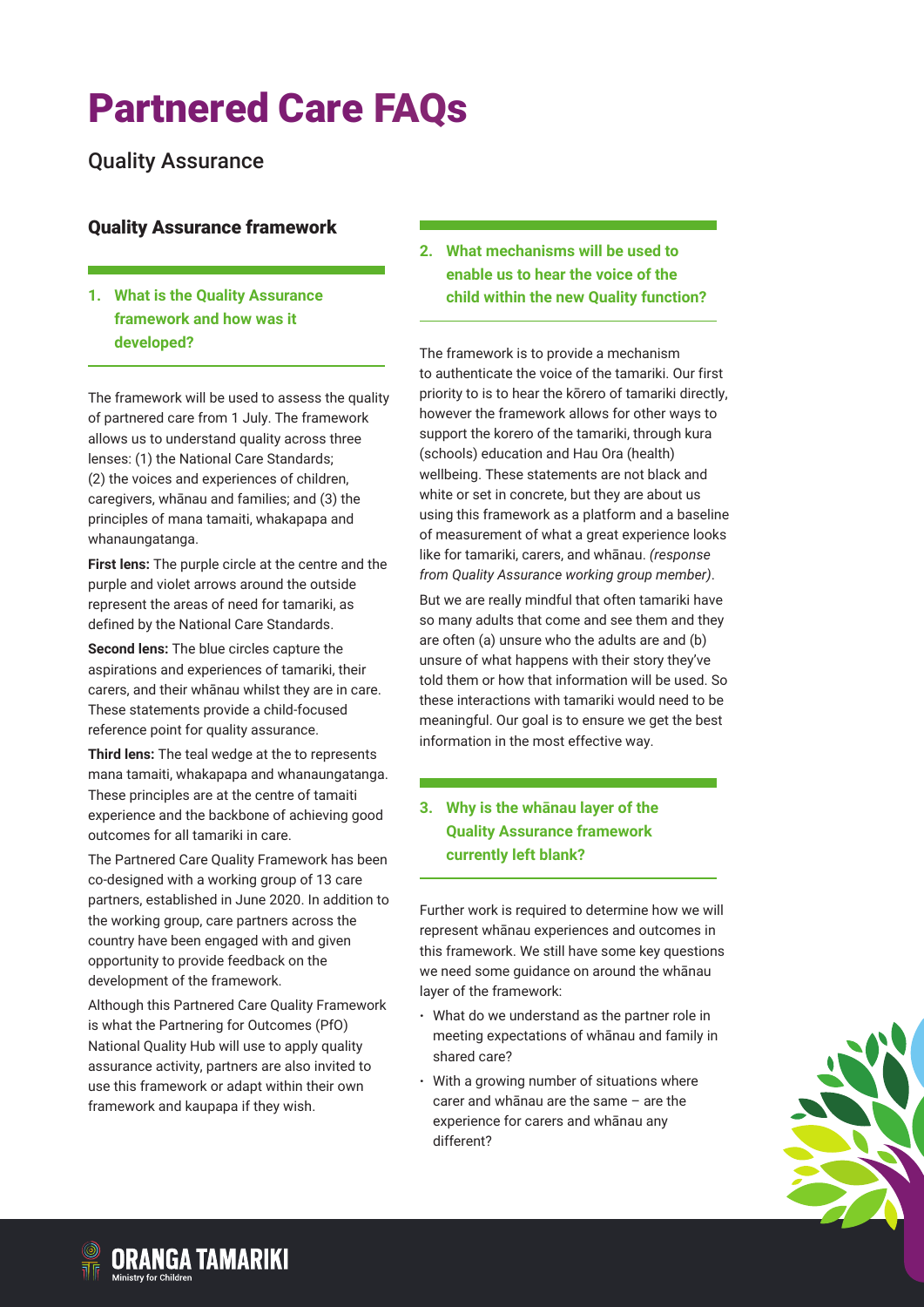## Quality Assurance

The whānau statements will not be ready by July 2021. We want to take the time to get these right, so when the new Quality Assurance function begins in July, the initial focus will be on the tamariki and carer statements. We would then add in the whānau statements once they are agreed.

#### Scope of new Quality Assurance function

**4. What is the new Quality Assurance function and why has it been established?**

The National Care Standards and s7AA means that there are now clear quality expectations relating to the care and support for children and young people in care, their whānau and families, and caregivers. This has highlighted that we need to do more to understand child wellbeing outcomes and the quality of practice within Oranga Tamariki and across Care Partners.

As a result, a new Quality function has been established within Partnering for Outcomes (PfO) to confirm care partners and assess the quality of partnered care from 1 July. The set-up of the new function has be guided by partners and supported by the PfO National Quality hub. We are also allowing for partners to take an active role in the new function – as part of the communities of practice that will form a key part of the new approach, and potentially as peer and practice experts taking part in partnership touchpoints.

**5. Will the Quality Assurance function be applied only to 'care' services or all the other services partners provide as well?**

This new function was set up to ensure we are collectively meeting the Care Standards for tamariki in care, but we are certainly thinking about how the quality assurance framework could apply across all services. And the care partner Quality Assurance working group has encouraged us to look into this more. This function will be looking at the quality of care services, but we are mindful many partners provide a whole range of services so it makes sense to be thinking about Quality Assurance in a similar way for those services and it's something to be working toward. But this is definitely not a requirement at this stage.

**6. How does the Quality Assurance function for Partnered Care relate to the wider Quality Assurance function for Oranga Tamariki?**

The Oranga Tamariki internal Quality Assurance approach looks a little different than our approach for partnered care. But in our mission to understand quality for partnered care, we will be looking at our internal quality assurance systems to inform us about the quality of care being provided.

Our role and function has been set up to assure partners who are providing partnered care, but a large amount of the role and accountabilities of meeting the Care Standards sit with Oranga Tamariki. It's important when we apply our second tier of assurance that we are aware of what partners are responsible for and what Oranga Tamariki are responsible for – the new service specifications will support that understanding.

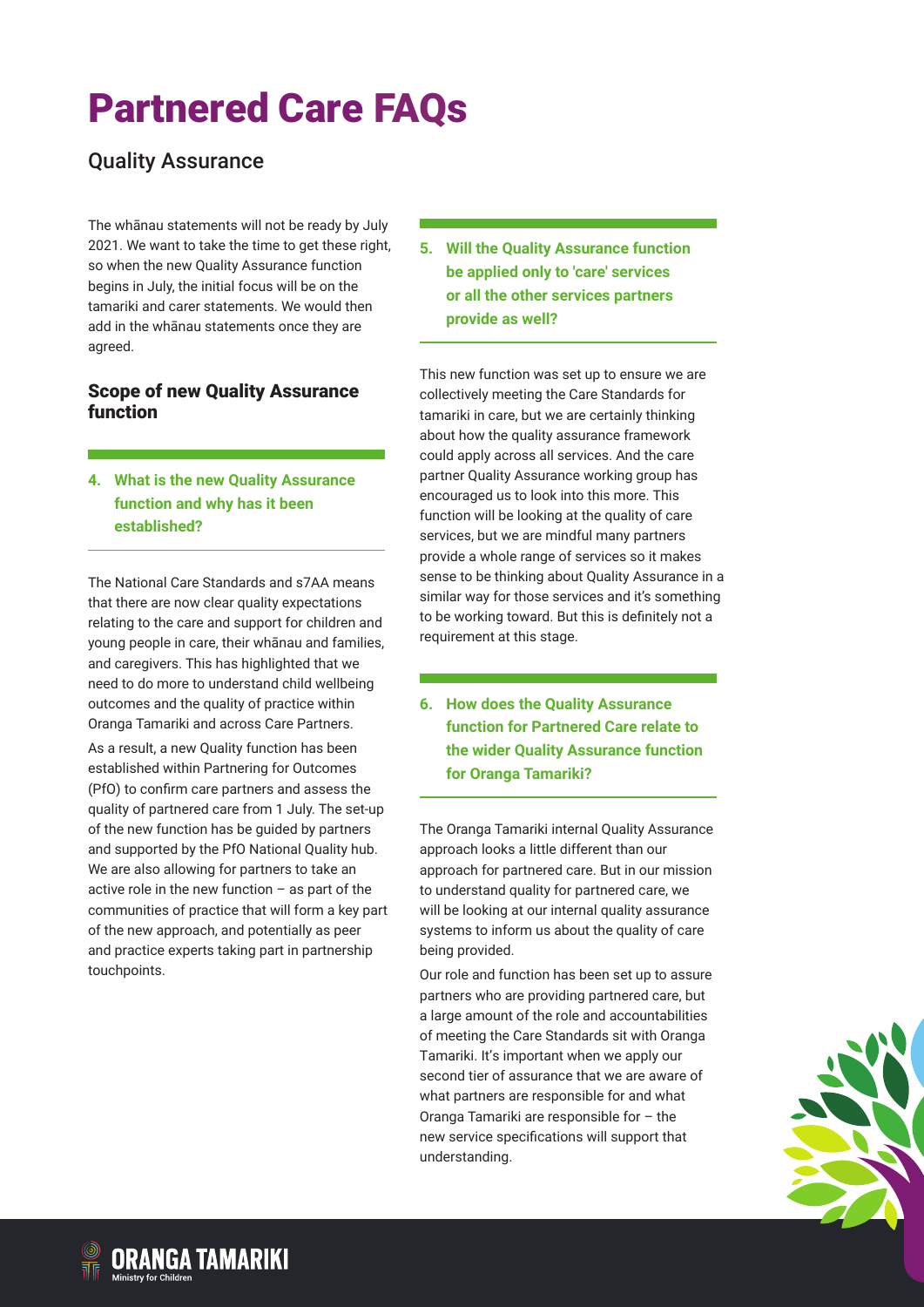Quality Assurance

**7. Will there be an opportunity in the Quality cycle to reflect on the collective 'lessons learnt' for all of us (Oranga Tamariki and partners) about what is working to provide quality care for tamariki to enable systemwide learning?**

Yes, that is definitely part of our thinking in terms of having communities of practice as a key component of the Quality Assurance function. The communities of practice for partnered care would be regular learning forums to share insights, learnings, challenges and work towards a joint approach to quality in partnered care.

**8. In the new Quality Assurance function, how will we understand that Oranga Tamariki and partners are both fulfilling their roles and working in partnership to provide the best care for tamariki?**

In the new Quality Assurance function, we will be looking at the whole partnership. So whilst we will be discussing the internal Quality Assurance approaches that partners have, we will also be discussing the interactions that partners have with our sites and frontline teams.

One of the advantages of having all the information from the Quality cycle conversations held at a national level is that there will be the opportunity to identify themes and trends so we can escalate any issues internally and do what we can to support partners.

#### Social Service Accreditation (SSA)'s role

**9. How will SSA continue to be involved in the new Quality Assurance function from 1 July? What will the frequency of SSA visits look like going forward?**

Social Services Accreditation (SSA) will continue to accredit organisational capacity and capability of social service providers.

From 1 July, SSA would likely visit two-yearly, joined by the PfO National Quality hub if that suits care partners, plus regular quality conversations with PfO teams throughout that two-year cycle. We are working hard to make the distinction between the Quality hub's quality focused role and SSA's governance/procedures focused role. SSA will have a focus on ensuring partners are meeting their legal requirements and have good governance in place while the new function will be looking at the quality of practice.

### Partnering for Outcomes (PfO) role in the function

## **10. What role will local Partnering for Outcomes (PfO) teams play in the new function?**

Regional PfO advisors, national contract managers, and care leads play an important role as part of the Quality Assurance function. Regional PfO advisors will continue to support partners at the local level, but the PfO National Quality hub will be supporting local teams. The ongoing relationships between PfO and partners will continue to be critically important in the new function.



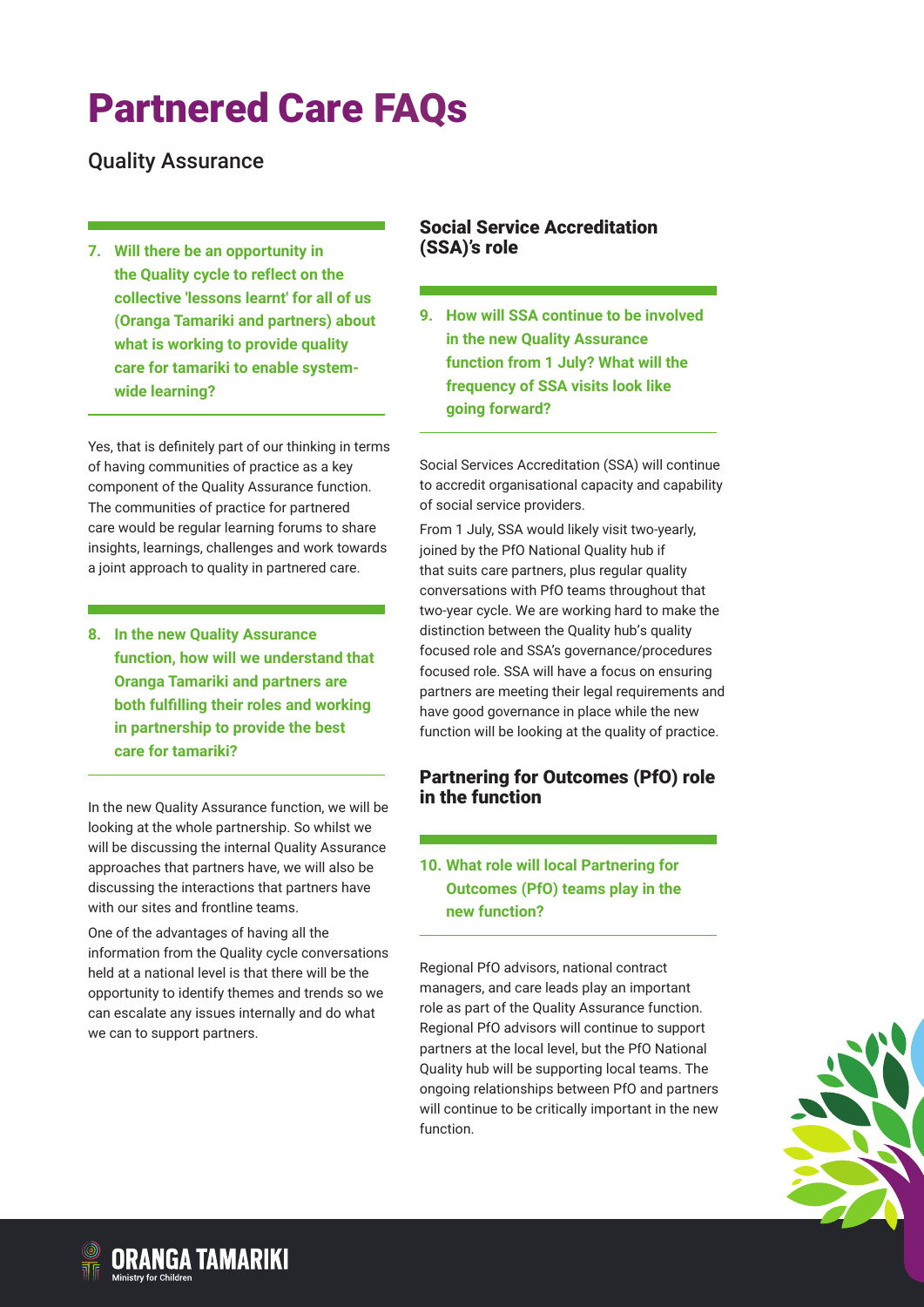Quality Assurance

**11. What roles do local PfO advisors and national relationship leads play in supporting national providers in the new Quality function?**

The intention is to work with each national partner individually to develop a relationship plan which outlines how best to manage this going forward. The PfO National Quality hub will be facilitating these conversations and will be working with national partners to ensure a plan is in place and that we have clarity around roles in the new function.

### Partnership touchpoints

**12. Will these partnership touchpoint conversations replace PfO's regular monitoring visits or will they occur in addition to these?**

The introduction of the Quality Assurance Framework provides an opportunity to shift current monitoring visits to more of a quality focus, but we want to streamline this. There will be regional roles to support this work. We do not want to add any more engagements on top of what is already in place – we want to understand what is already working in the regions, and we will look to adapt existing conversations to include discussions on the new changes for partnered care.

**13. In the partnership touchpoint conversations, is there an expectation that partners will be able to feed back on Oranga Tamariki as well?**

Yes, the partnership touchpoint conversations will be focused on understanding how the partnership is working and understanding what is working well and what we need to work on together. One of the benefits of having a National Quality hub is the ability to have visibility of the themes discussed at these partnership touchpoint conversations across the country.

**14. Are the funding conversations between PfO and partners going to be separate from the partnership touchpoints or will these occur at the same time?**

We would see these conversations as part of the same partnership touchpoint process. The partnership touchpoint conversations include discussion around the quality of experience of tamariki, carers of whānau, having clarity on roles and responsibilities in the service specifications, and whether the funding support enables partners to meet the needs aligned to partners' care models. The partnership touchpoint conversations will be an opportunity to reflect on the whole service, thinking about questions like: *How the partnership is working? What is the quality of the support tamariki are receiving? Is the funding sufficient to support the plans at this stage? Are there any risks or roadblocks that together we can work through and resolve?* 

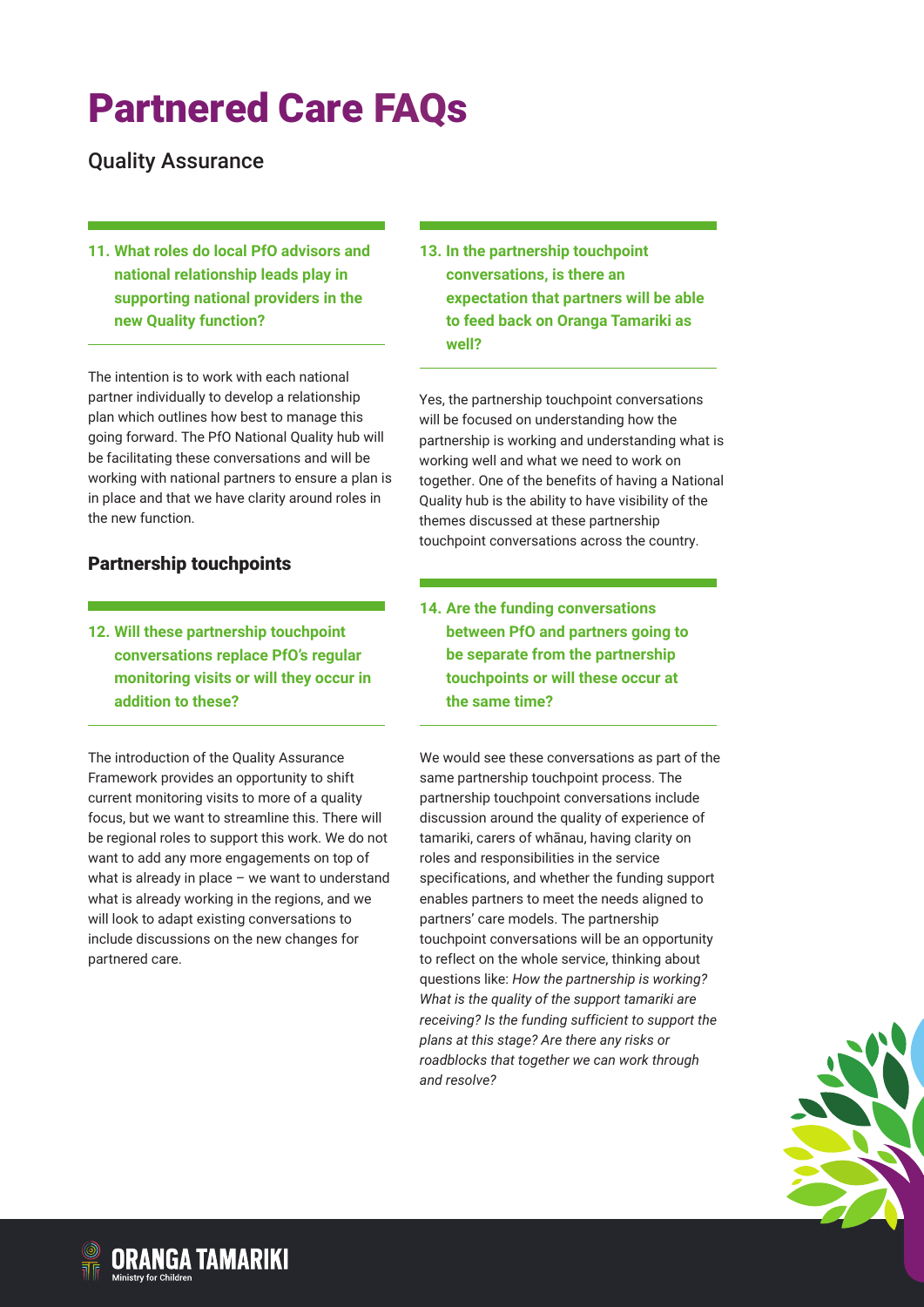Quality Assurance

**15. Is there a centralised approach to how we can learn from the partnership touchpoint conversations occurring across the country?**

One of the components of the Quality Assurance function will be communities of practice, which are regular learning forums to share insights, learnings, challenges and work towards a joint approach to quality in partnered care. In addition, the PfO National Quality hub would be looking at themes across the country and sharing this back with care partners.

#### Quantitative information requirements

**16. Where do we find the quantitative information requirements that need to be collected by partners from 1 July 2021?**

The table of information requirements is included in the Shared Care service specification from 1 July 2021 (found on the **[Service Specifications](https://orangatamariki.govt.nz/working-with-children/information-for-providers/partnered-care/service-specifications-and-care-model-summary) page** of the Oranga Tamariki website).

## Data Exchange

### **17. When will Care Partners be onboarded to the Data Exchange (DX)?**

Care Partners will be set up with Data Exchange in a phased way from 1 July 2021 through to June 2022 (at a rate of approximately five organisations per month).

The *Data Sharing with Care Partners Team* will

be in contact with Care Partners via PFO care leads, contract managers, and relationship managers to schedule the rollout of Data Exchange, discuss the data that is being shared, and support partners throughout the onboarding process. The team will also work to understand partners' individual system capabilities, establish a Memorandum of Understanding and provide training on the use of the Data Exchange interface.

**18. Will there be financial resource to support providers to develop their CMS systems to accommodate this data collection via the Data Exchange?**

The Data Exchange project has a limited amount of discretionary funding available for IT resourcing costs for Data Exchange specific changes to partners' systems, and Oranga Tamariki is fully funding Data Exchange support and licensing costs. We will discuss this with each individual care partner as part of implementation of the Data Exchange.

The changeover planning funding allocated in 2021 has been utilised by some partners to develop and update their systems.

### **19. With the Data Exchange, are partners able to pull information from Oranga Tamariki's information systems?**

The Data Exchange is capable of securely sending and transmitting data from either side. We acknowledge that in the past, we have asked for a lot of information and that has not always been reciprocated in the other direction, so an advantage is that the Data Exchange has the potential to be used to transfer information to the care partner to support the partnership.